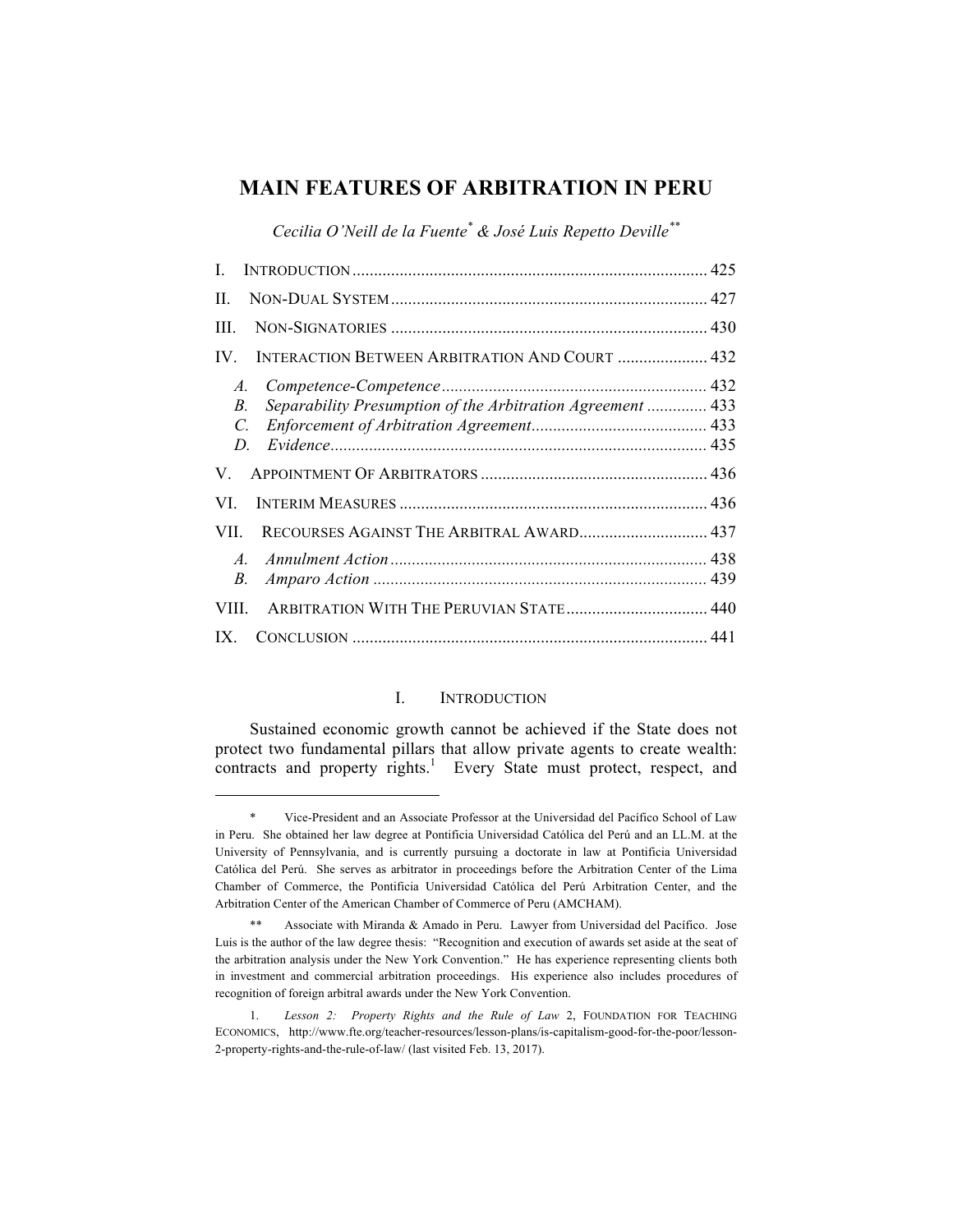enforce these two fundamental pillars. In order for these to be assured, the judiciary must play a fundamental role.<sup>2</sup> Given the inherent weaknesses of the judicial system—evidenced by its deficiency, strict formalism, and corruption—the States acknowledge that the monopoly of justice should not rely on judges. $3$ 

States have recognized that people, elected by private agents, can settle disputes regarding contracts and property rights.<sup>4</sup> In fact, states promote and allow their own citizens, or citizens of other states, to solve their disputes through a private procedure for dispute resolution characterized by its flexibility, efficiency and informality.<sup>5</sup> Such dispute resolution mechanism is known as arbitration.<sup>6</sup> Arbitration seeks to make resolution of disputes more efficient.<sup>7</sup> It is derived from contracts and property rights with the purpose of being enforced according to the common intention of the parties.<sup>8</sup> As expected, renowned Professor Gary Born affirmed that: "international arbitration is the least bad mechanism for resolving international disputes."<sup>9</sup>

Arbitration in Peru is effective, unlike other states that remain hostile towards arbitration.<sup>10</sup> In Peru, arbitration is useful to the parties and is successful for dispute resolution.<sup>11</sup> It works due to three great reasons: (i) the arbitration law—Legislative Decree 1071 (Peruvian Arbitration Law); (ii) the court's respect of the law—conduct of the courts; and (iii) the user's respect for the law—arbitration practice.

This article will not address all the reasons why arbitration works in Peru. After a review of the main textbooks and the provisions of the Arbitration Law, it can be shown that Peruvian Arbitration Law contemplates everything in order to be a favorable forum for arbitration.

 $\overline{a}$ 

4. FOUNDATION FOR TEACHING ECONOMICS, *supra* note 1, at 4.

6. *Id.*

8. *Id.*

10. Carlos Paitan et al., *Arbitration 2016*, LATIN LAWYER REFERENCE ¶ 59 (Apr. 13, 2016), http://latinlawyer.com/reference/topics/45/jurisdictions/19/peru/.

11. *Id.*

<sup>2.</sup> Autumn Fisher, *Courts – Weakest Branch of Government*, VOTE 18–24.ORG 2 (Dec. 1, 2015), http://f15ap.18-24.org/courts-weakest-branch-of-government/.

<sup>3.</sup> *Id.*

<sup>5.</sup> Edna Sussman & John Wilkinson, *Benefits of Arbitration for Commercial Disputes* 1, http://www.americanbar.org/content/dam/aba/publications/dispute\_resolution\_magazine/March\_2012\_S ussman\_Wilkinson\_March\_5.authcheckdam.pdf.

<sup>7.</sup> *Id.*

<sup>9.</sup> Gary Born, *BITS, BATS and BUTS: Reflections on International Dispute Resolution* 8, https://www.wilmerhale.com/uploadedFiles/Shared\_Content/Editorial/News/Documents/BITs-BATsand-Buts.pdf (last visited Feb. 13, 2017).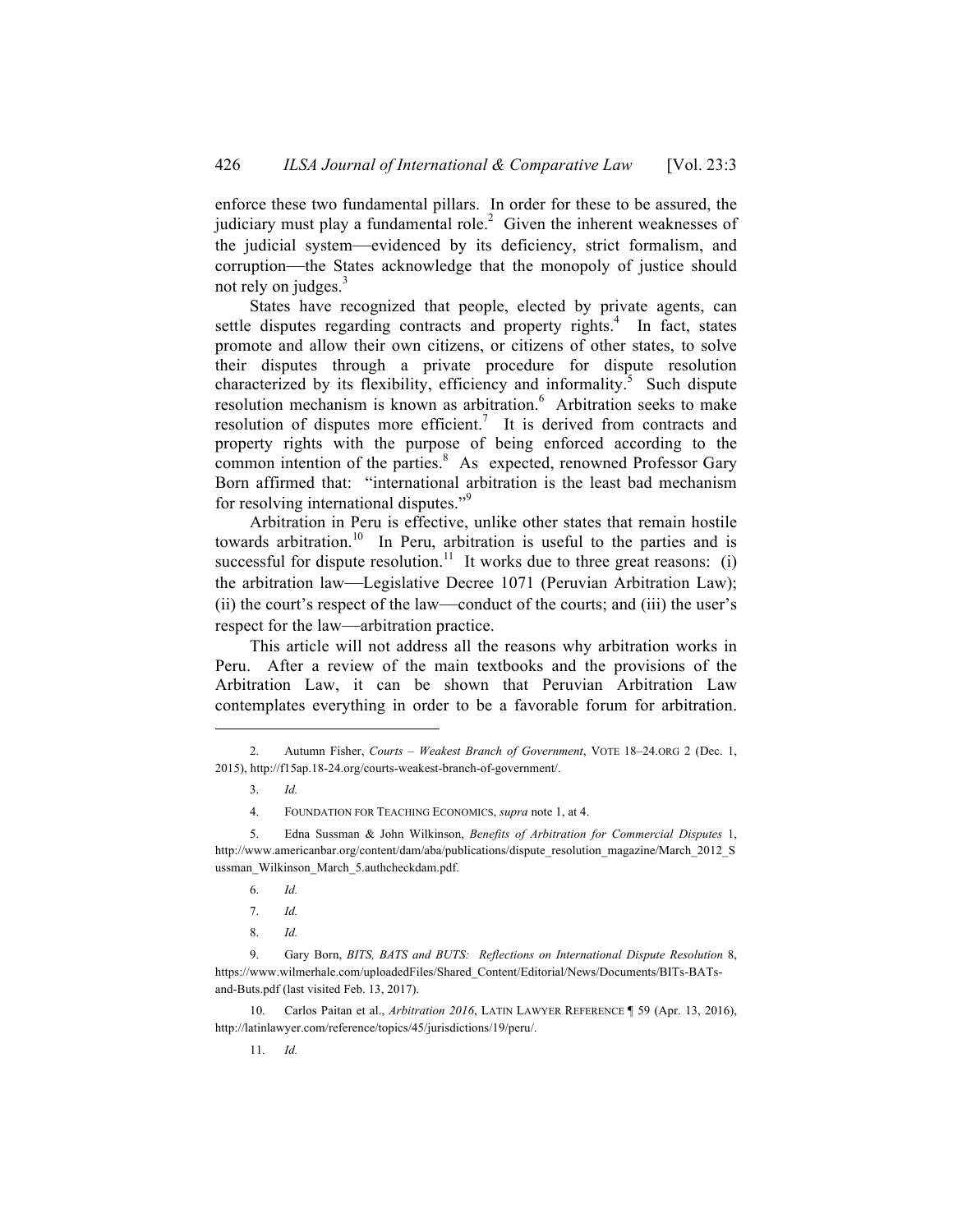What we intend in this article is to comment on some interesting and innovative features that are regulated by the Peruvian Arbitration Law, which makes Peru the pacific lighthouse of arbitration.

## II. NON-DUAL SYSTEM

Peruvian Arbitration Law follows the main postulates of the United Nations Commission on International Trade Law (UNCITRAL), Model Law on International Commercial Arbitration (1985) with amendments adopted in  $2006$ .<sup>12</sup> Thus, the Peruvian Arbitration Law regulates Thus, the Peruvian Arbitration Law regulates fundamental provisions for the correct development of arbitration. These developments consist of the separability presumption of the arbitration agreement, the competence-competence principle, the obligation of judges to refer parties to arbitration, the prohibition of reviewing the merits of a dispute, the noninterference of the courts during an arbitration proceeding, and other provisions, which will be addressed in other sections of this article.<sup>13</sup> It should be noted that unlike other laws, such as those in Italy or France, Peru has not followed the route of regulating a dual system that differentiates domestic arbitration from international arbitration.<sup>14</sup>

In Peru, a dual system with parallel standards does not exist.<sup>15</sup> As the "*Exposición de Motivos*" of the Peruvian Arbitration Law indicates:

<sup>12.</sup> Jose Daniel Amado et al., *The Arbitration Review of the Americas 2016: Peru*, GLOBAL ARB. REV. 3 (Aug. 27, 2015), http://globalarbitrationreview.com/insight/the-arbitration-review-of-theamericas-2016/1036932/peru.

<sup>13.</sup> Cristian Conejero Roos, Conferencia de Clausura: II Congreso Peruano Internacional de Arbitraje Lima, Perú "El arbitraje internacional: dinamismo, convergencia y conflicto" [Closing Conference: II International Peruvian Arbitration Congress Lima, Peru "International Arbitration: dynamism, convergence and conflict"], INSTITUTO PERUANO DE ARBITRAJE 377 (2008), http://www.peruarbitraje.org/pdf/revista/REVISTA\_PERUANA\_DE\_ARBITRAJE\_RPA\_7\_2008.pdf.

<sup>14.</sup> *National arbitration laws: What legislation applies to arbitration in your jurisdiction?*, LEXOLOGY, 2–3, http://www.lexology.com/library/detail.aspx?g=1cf87c7e-6912-4498-8ab0-5baeb0ab d8e7 (last visited Feb. 16, 2017); *Italy: International Arbitration* 2.2, INTERNATIONAL COMPARATIVE LEGAL GUIDES, (July 29, 2016), https://www.iclg.co.uk/practice-areas/international-arbitration/inter national-arbitration-2016/Italy.

<sup>15.</sup> INTERNATIONAL COMPARATIVE LEGAL GUIDES, *Latin America Overview: A Long Road Travelled; A Long Road to the Journey's End: International Arbitration* 4 *(*July 29, 2016), https:// www.iclg.co.uk/practice-areas/international-arbitration-/international-arbitration-2016/Italy; Fernando Canturias Salaverry & Roque J. Caivano, *La Nueva Ley de Arbitraje Peruana: Un Nuevo salto a la modernidad*, INSTITUTO PERUANO DE ARBITRAJE 54 (2008), http://www.peruarbitraje.org/pdf/revis ta/REVISTA\_PERUANA\_DE\_ARBITRAJE\_RPA\_7\_2008.pdf.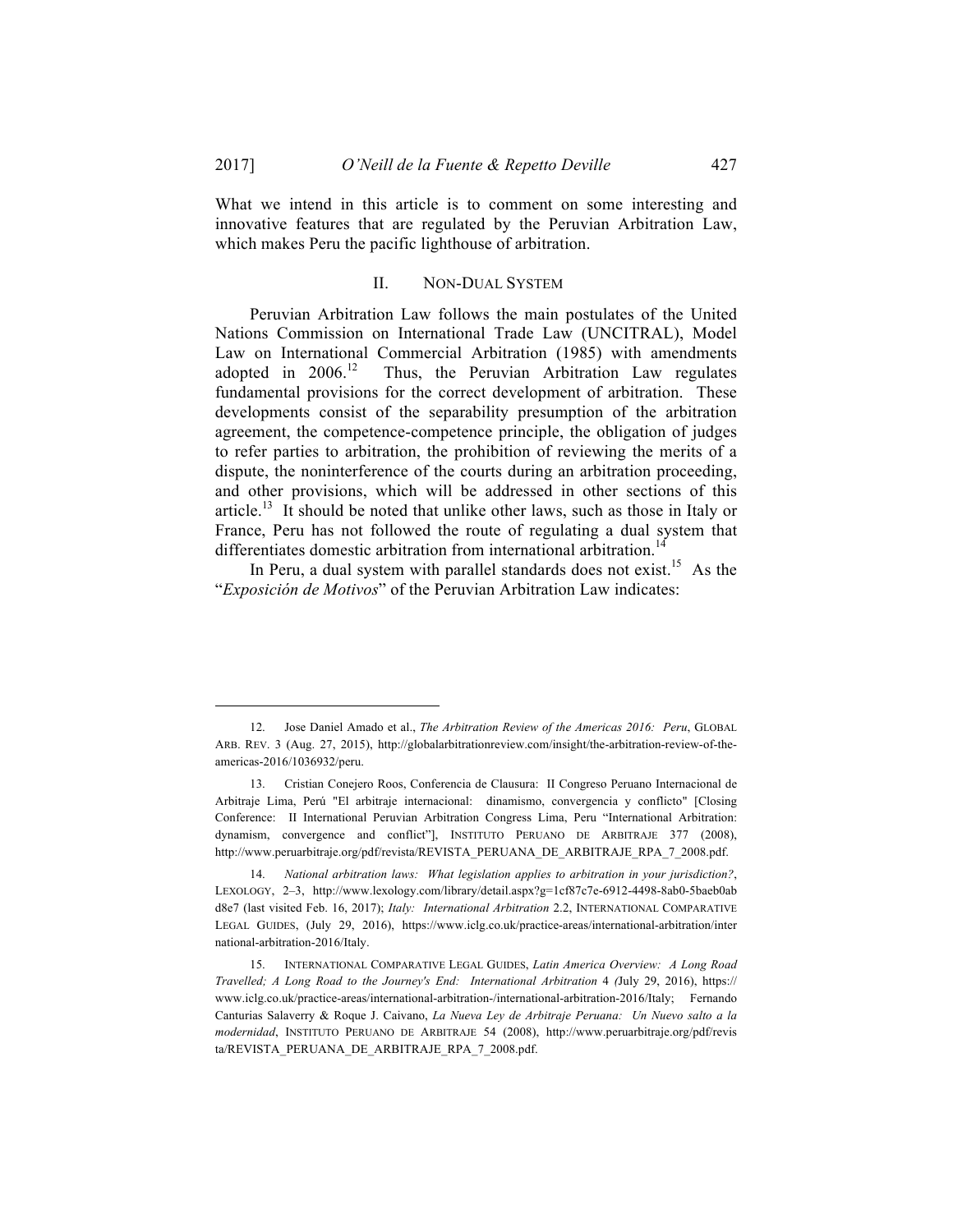One of the substantial changes of the new law is the transition from a dual system to a monist system of regulation of national and international arbitration. Although the dualist system had its raison d'être in the 1996 arbitration law, when the arbitration practice in Peru was almost non-existent, the truth is that it is no longer justified and the most appropriate is to proceed with the adoption of a monistic arbitration legislation. That is, legislation that establishes the same rules of play for both local and international arbitrations, reserving, however, for the latter, some particular provisions which are required by their very nature.<sup>16</sup>

The existence of a single system allows the incorporation of international standards into Peruvian domestic arbitration practice.<sup>17</sup> In Peru, it is common for foreign arbitrators to solve both international and domestic disputes.18 The international trend and best practice adhere to the Peruvian arbitration practice, making it a benchmark in the vanguard of arbitration.

Another important consequence of Peru's monistic system is the increasingly frequent use of conflicts of interest and evidence rules in arbitrations such as: the IBA Guidelines on Conflicts of Interest in International Arbitration or the IBA Rules on the Taking of Evidence in International Arbitration.<sup>19</sup> These guidelines are usually accepted in procedural orders as mandatory in the arbitration.<sup>20</sup> If the guidelines are not agreed upon, they constitute either the maximum referent of soft-law used by the arbitrators or the arbitral institutions to resolve challenges, as well as to clarify discussions of evidence that can occur during proceedings.<sup>21</sup> For example, the Lima Chamber of Commerce, one of the most recognized arbitration institutions in Peru, recommends its application in the arbitration procedures held before the Chamber.<sup>22</sup>

Notwithstanding, Peru has adopted a single system in which there is no separation between domestic and international arbitration. <sup>23</sup> There are

20. *Id.*

- 22. Salaverry, *supra* note 15, at 56.
- 23. *Id.* at 54.

<sup>16.</sup> Salaverry, *supra* note 15, at 54.

<sup>17.</sup> Paitan, *supra* note 10, at ¶ 1.

<sup>18.</sup> Peruvian Arbitration Law No. 1071 art. 2, § 1, Sept. 1, 2008, DIARIO OFICIAL [D.O.] (Peru).

<sup>19.</sup> Faustino Cordón Moreno, *Notas sobre la imparcialidad de los árbitros en la ley española*, INSTITUTO PERUANO DE ARBITRAJE 162–63 (2008), http://www.peruarbitraje.org/pdf/revista/ REVISTA\_PERUANA\_DE\_ARBITRAJE\_RPA\_7\_2008.pdf.

<sup>21.</sup> *Id.* at 164.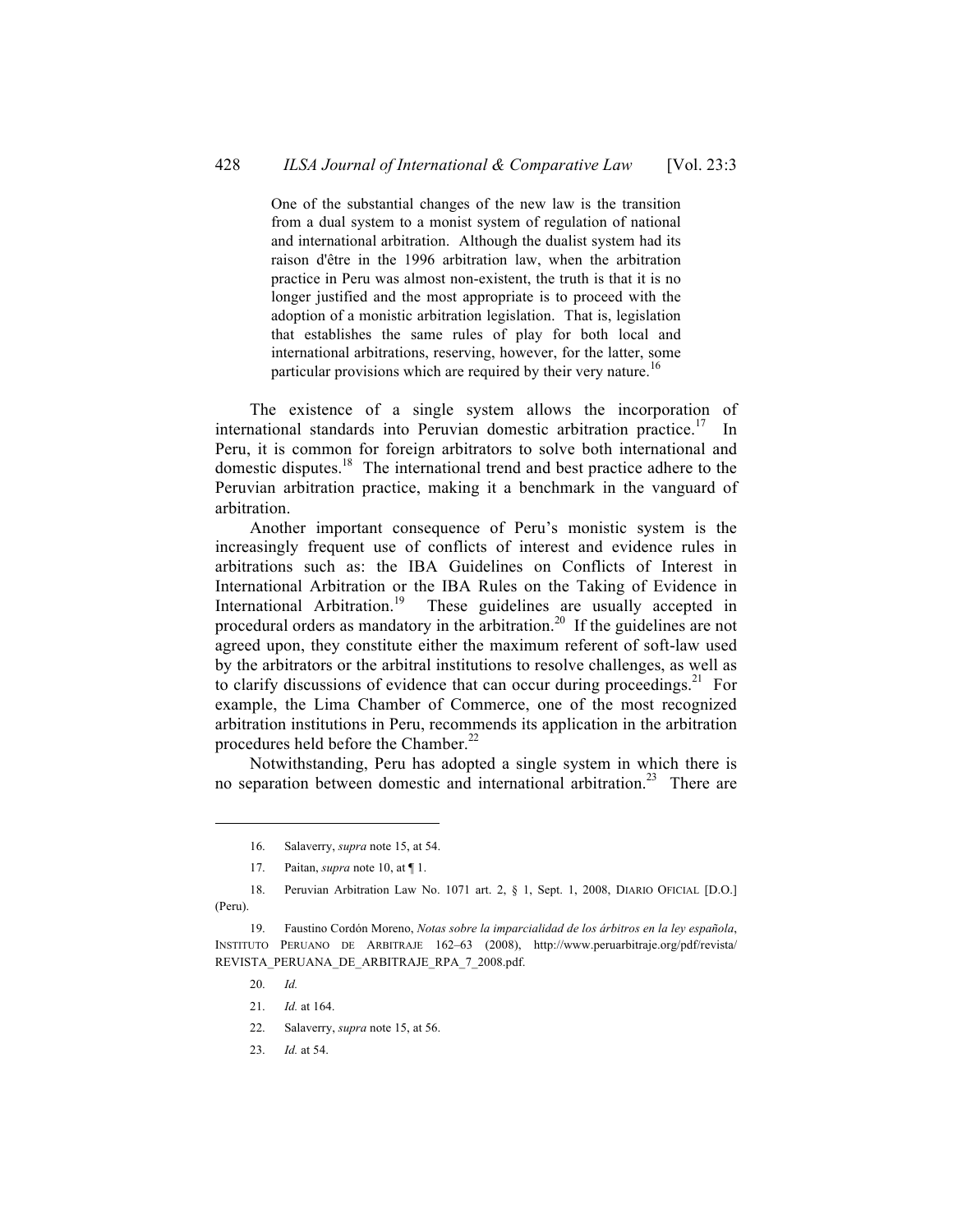some small differences introduced in the Peruvian Arbitration Law regarding international arbitration. Regarding the definition of international arbitration, Article 5 of the Peruvian Arbitration Law copies the definition of international arbitration regulated in Article 2 of the UNCITRAL Model Law.<sup>24</sup> The definition of international arbitration in Peruvian legislation is as follows:

> 1. An arbitration is international if any of the following circumstances are met:

> a. The parties to an arbitration agreement have, at the time of the conclusion of that agreement, their domiciles [domicilios] in different States.

> b. The place of arbitration as determined in the arbitration agreement, or pursuant to it, is situated outside the country in which the parties have their domiciles.

> c. The place of performance of a substantial part of the obligations of the legal relationship, or the place with which the subject matter of the dispute is most closely connected, is situated outside the national territory, where the parties are domiciled in Peru.

> 2. For the purposes of the above, if any of the parties has more than one domicile, the domicile is that which has the closest relationship to the arbitration agreement.<sup>25</sup>

In the event that a party initiates a judicial proceeding, while there is an existing arbitration agreement but prior to the initiation of the arbitration, the courts must refer the parties to arbitration. <sup>26</sup> If the court finds that the arbitration agreement is manifestly null or void under the law chosen by the parties to regulate it, or the law applicable to the merits of the dispute, the court will not refer the parties.<sup>27</sup> In case that the arbitration agreement complies with the provisions of Peruvian law, the courts must refer the parties to arbitration unless it determines that the matter in controversy is against international public policy.28

Arbitrators in international arbitration do not need to be lawyers; unlike national arbitration, which must be resolved in law. In that case, the arbritrators are required to be lawyers unless the parties have agreed that

28. *Id*.

<sup>24.</sup> United Nations Commission on International Trade, UNCITRAL Model Law on International Commercial Arbitration 1985, art. 2 (Jan. 2008).

<sup>25.</sup> Peruvian Arbitration Law No. 1071 art. 5, §§ 1–2 (2008).

<sup>26.</sup> *Id.* art. 16, § 1.

<sup>27.</sup> *Id.* art. 16, § 4.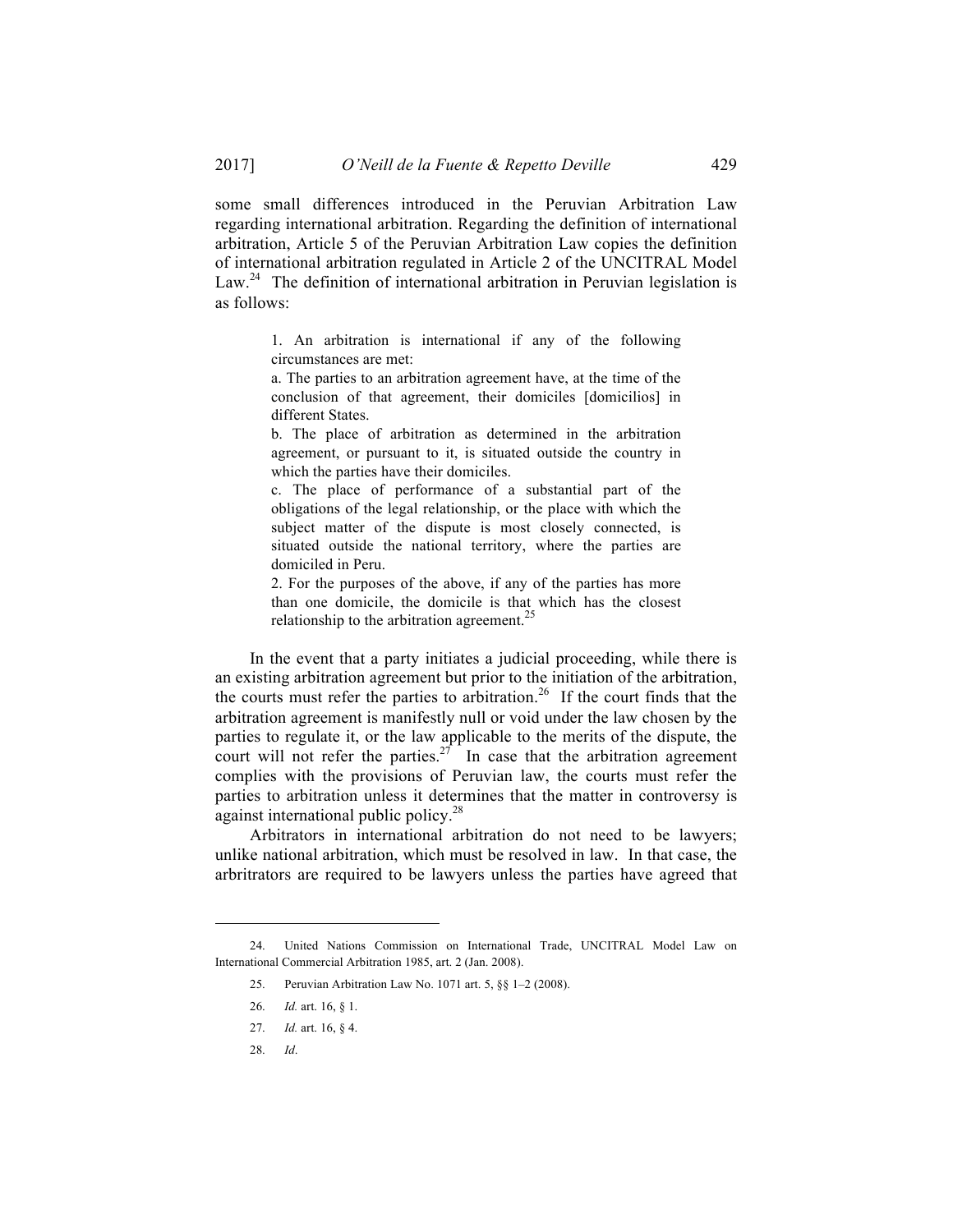arbitrators will not be lawyers.<sup>29</sup> Where there is a sole arbitrator, the Chamber of Commerce shall consider appointing another arbitrator whose nationality is different than the parties. $30$ 

Additionally, if the arbitration is ongoing, the arbitral tribunal may authorize the parties to request an interim measure to the competent judicial authority.<sup>31</sup> The arbitration award may be annulled if the arbitration agreement is invalid under the choie of law provisions, the law applicable to the merits of the dispute, or under Peruvian law, whichever is more favorable to the validity and effectiveness of the award.<sup>32</sup> The arbitration award may also be annulled if the matter is not subject to arbitration or if the award violates Peru's international public policy. Whereas, under domestic arbitration, the violation of public policy is not a ground for annulment. 33

In short, Peru has adopted a monistic non-dual system to incorporate international best practices into Peruvian Arbitration Law.<sup>34</sup> However, Peruvian Arbitration Law maintains some specific features applicable to international arbitration.35

## III. NON-SIGNATORIES

Peruvian arbitration legislation is the pioneer and—to the best of our knowledge—the only legislation on arbitration in the world that has incorporated a specific regulation allowing parties that did not execute the arbitration agreement to be parties to the arbitration.<sup>36</sup> Peruvian legislation sought to incorporate this rule to be consistent with international arbitration practice, which for decades has allowed the possibility of participation in arbitration of a party that did not sign the arbitration agreement.<sup>37</sup> The reason for this legislative decision is due to the complexity of the legal relationships among parties and non-parties.<sup>38</sup> Non-parties may be required

 $\overline{a}$ 

36. INT'L COUNCIL FOR COMMERCIAL ARBITRATION, *ICCA's Guide to the Interpretation of the 1958 New York Convention* 58 (Pieter Sanders ed., 2011).

37. Dow Chemical France v. Isover Saint Gobain, Interim Award No. 4131, ¶ 136 (1982); *see also* Thomas-CSF, S.A. v. Am. Arbitration Ass'n, 64 F.3d 773, 776 (2d. Cir. 1995).

<sup>29.</sup> *Id.* art. 22, § 1.

<sup>30.</sup> Peruvian Arbitration Law No. 1071 art. 25, § 7 (2008).

<sup>31.</sup> *Id*. art. 57, § 2.

<sup>32.</sup> *Id.* art. 63, § 1.

<sup>33.</sup> *Id.* art. 63, § 5.

<sup>34.</sup> Salaverry, *supra* note 15, at 54.

<sup>35.</sup> *Id.* at 55.

<sup>38.</sup> Paitan, *supra* note 10, ¶ 12.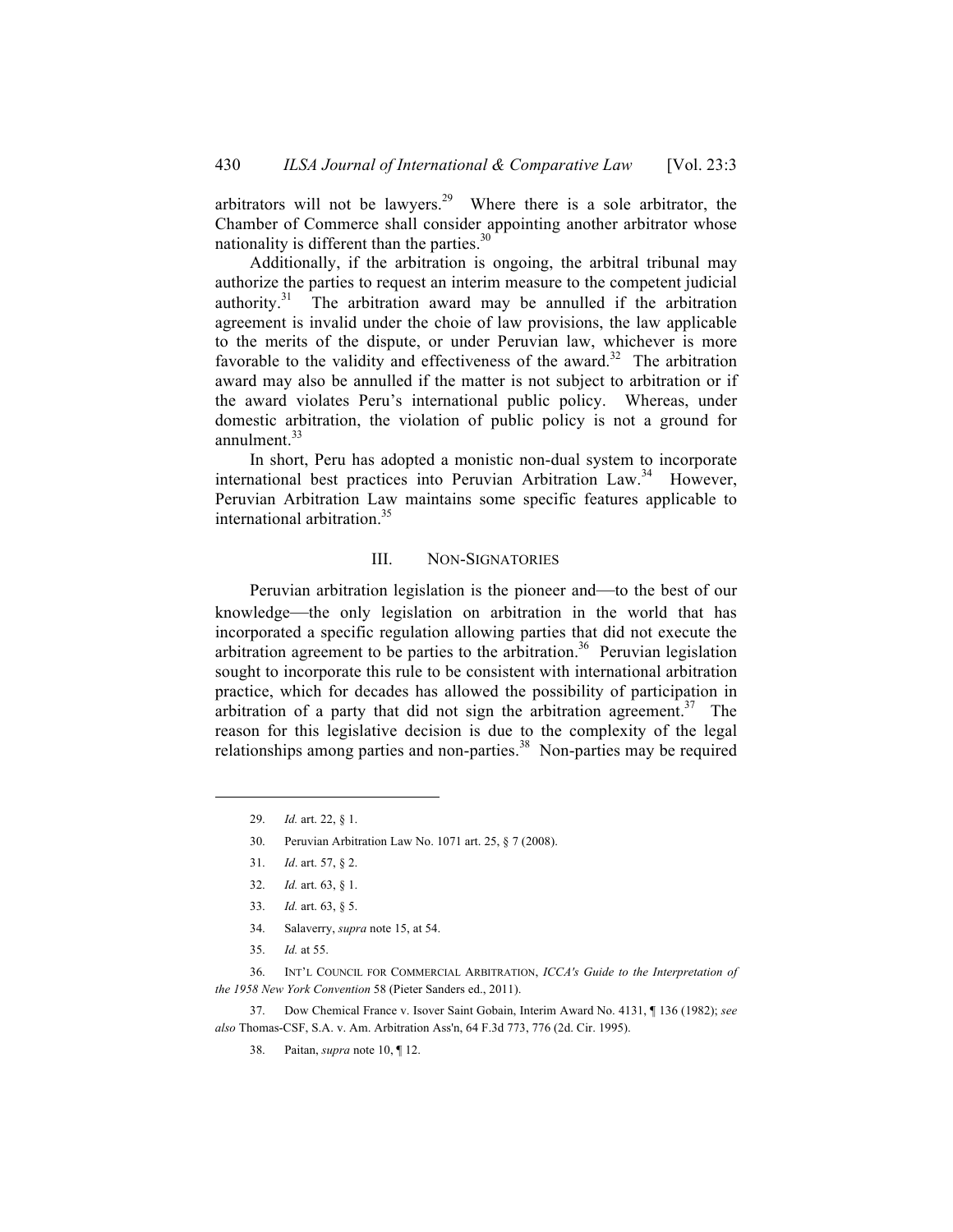to perform obligations derived from agreements they personally did not enter into or may seek to attain rights from a contract they did not execute.<sup>39</sup>

In addition, the rule seeks what is widely recognized in civil doctrine as the existence of consent without the execution of the agreement.<sup>40</sup> Moreover, Article 14 of the Peruvian Arbitration Law sets forth that:

> The arbitration agreement comprises all those whose consent to submit to arbitration is determined in good faith by their active and decisive participation in the negotiation, execution, performance or termination of the contract that contains the arbitration agreement or to which the agreement is related. It also comprises all those who seek to attain any rights or benefits from the contract, pursuant to its terms. $41$

There are two situations embodied under this Article. The first situation refers to the non-parties' behavior, which acts as a means of consent to arbitration rather than to a judicial proceeding.<sup>42</sup> Thus, in order for a non-party to an arbitration agreement to be a party to the arbitration, it is required that: (1) there is an arbitration agreement between two parties; (2) there is a party that did not sign the document containing the arbitration agreement; (3) the non-signatory party has participated in the life of the document containing the arbitration agreement, whether in the negotiation, execution or termination thereof; (4) participation is active and legally relevant; and (5) through a bona fide interpretation, it is possible to appreciate that the non-signatory party has agreed to be a party of the arbitration agreement.<sup>43</sup> Cases of implied consent, estoppel, group of companies, alter ego or veil-piercing, among others, are also included in this category.<sup>44</sup>

The second situation seeks to protect the rights and interests of the non-parties under the arbitration agreement. This category covers cases of

 $\overline{a}$ 

44. *Id.*

<sup>39.</sup> INT'L COUNCIL FOR COMMERCIAL ARBITRATION, *supra* note 36.

<sup>40.</sup> Paitan, *supra* note 10, ¶ 13.

<sup>41.</sup> Alfredo Bullard, *Arbitration Guide IBA Arbitration Committee: Peru*, INT'L BAR ASS'N 7 (2012), http://www.ibanet.org/Document/Default.aspx?DocumentUid=BC90E22B-3A24-4B9B-86F20B 9744A936F5.

<sup>42.</sup> *Id.*

<sup>43.</sup> Rafael T. Boza, *Caveat Arbiter: The U.S.-Peru Trade Promotion Agreement, Peruvian Arbitration Law, and the Extension of the Arbitration Agreement to Non-Signatories. Has Peru Gone Too Far?*, 17 CURRENTS: INT'L TRADE L. J. 65, 67 (2009).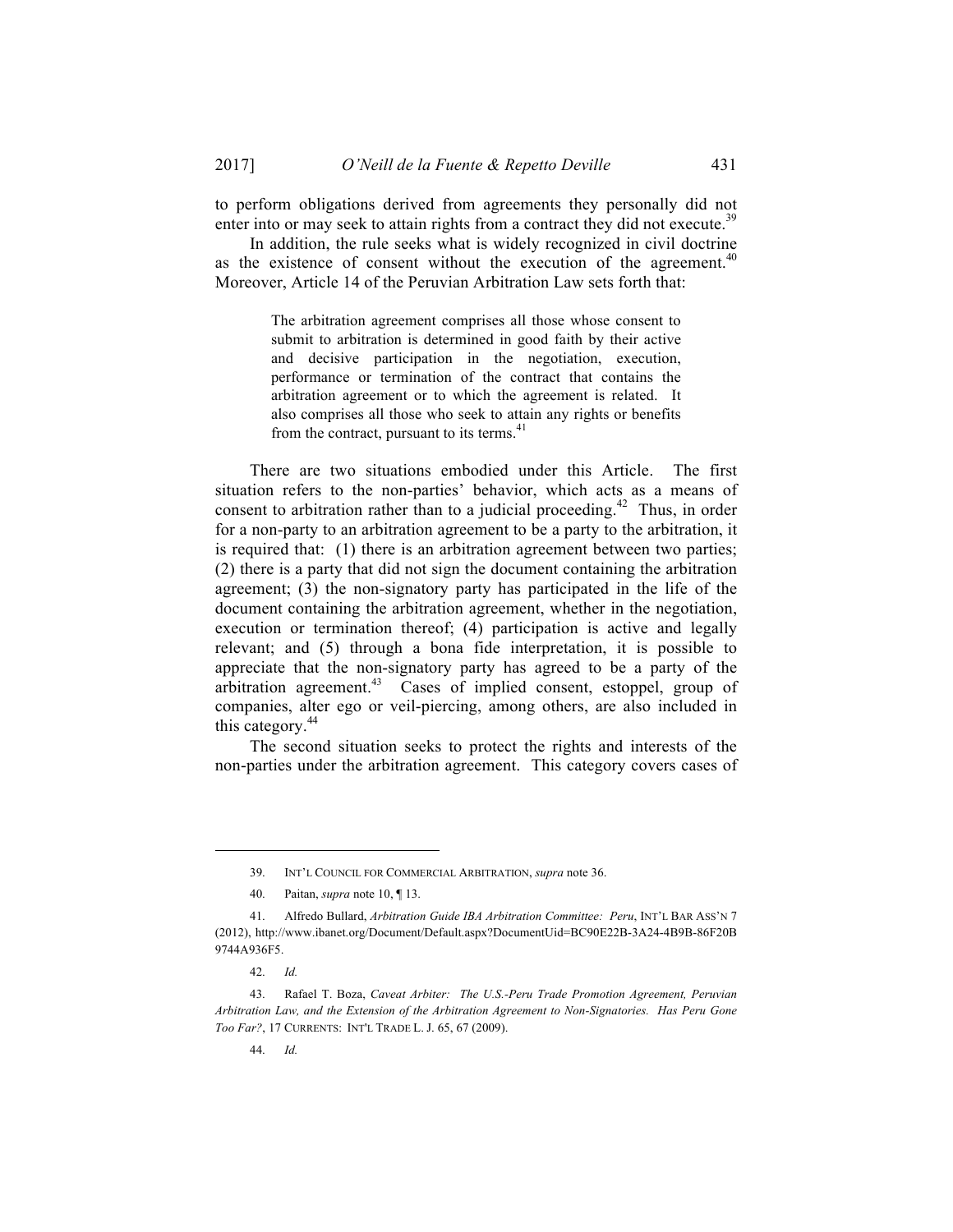third-party beneficiaries, subrogation, subrogation action, and succession, among others.<sup>45</sup>

As has been shown, the innovative Peruvian Arbitration Law allows non-parties to be included in the arbitration as long as the requirements in Article 14 are met.

## IV. INTERACTION BETWEEN ARBITRATION AND COURT

Properly functioning arbitration requires more than just good lawyers, arbitrators, or arbitration legislation. It requires that the judiciary cooperates, rather than interfere, before or during the arbitration.<sup>46</sup> In Peru, these roles are evidently defined in the law, and as such, are supported by judiciary's continued duty to respect the law. $47$  In this respect, it is well established that good arbitration law must contemplate: (1) the competence-competence principle; (2) the separability presumption of the arbitration agreement; (3) enforcement of arbitration agreement, or socalled arbitration agreement objection; and (4) collaboration of the courts with the arbitration.<sup>4</sup>

#### *A. Competence-Competence*

Article 41(1) of the Peruvian Arbitration Law, recognizes the so-called principle competence-competence (*i.e kompetenz-kompetenz*). <sup>49</sup> Under this principle, the arbitrators have jurisdictional authority to assess the grounds of the allegations of nullity, annuability, invalidity, inefficiency or nonexistence of the arbitration agreement. In other words, the arbitrators must first resolve if the arbitration agreement is null, non-existent or invalid.<sup>50</sup> The purpose of the competence-competence principle is to protect the authority of the arbitration tribunal and prevent the parties from escaping arbitration by merely contesting the agreement before the courts.<sup>51</sup> This principle puts judges on notice that the arbitrators are the competent authority to resolve disputes regarding the arbitration agreement. As such,

<sup>45.</sup> James Otis Rodner & Angélica Marcano, *Jurisdiction of the Arbitral Tribunal in the Case of Multiple Contracts*, 24 J. ARB. STUD. 1, 1 (2014).

<sup>46.</sup> Fernando de Trazegnies Granda, *Peru: Arbitration and the Courts*, TRANSNAT'L DISP. MGMT. 5, 1 (2006), https://www.transnational-dispute-management.com/article.asp?key=927.

<sup>47.</sup> CONSTITUTION OF PERU [C.P.] art. 62.

<sup>48.</sup> Paitan, *supra* note 10, ¶¶ 36–39.

<sup>49.</sup> Bullard, *supra* note 41.

<sup>50.</sup> Peruvian Arbitration Law No. 1071 art. 41, § 1 (2008).

<sup>51.</sup> *Id.* art. 41.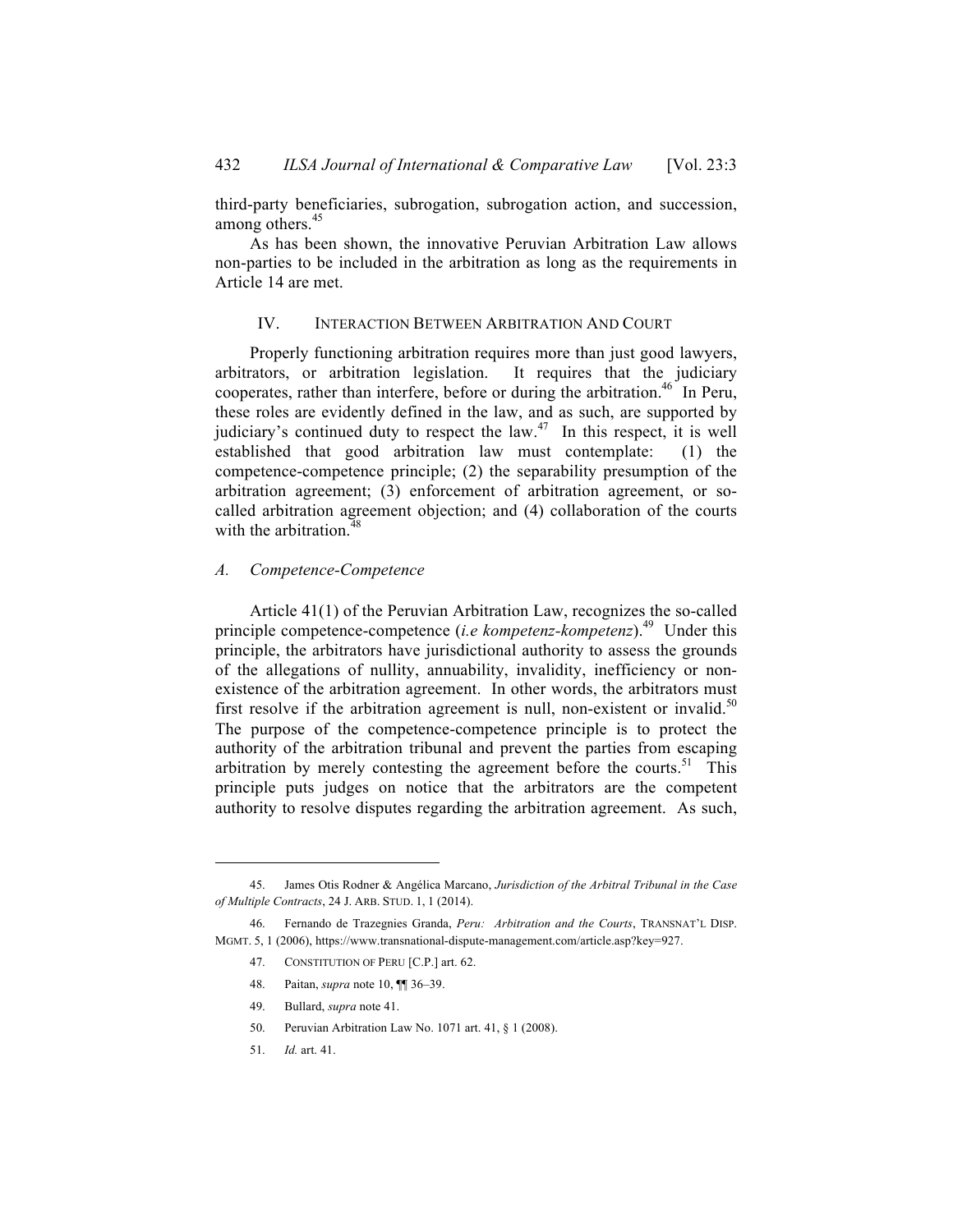only after an arbitrator has rendered an award regarding the arbitration agreement may a party contest that decision with the court.<sup>5</sup>

Thus, for example, if one of the parties alleges the non-existence of the arbitration agreement because it did not sign the contract containing the arbitration agreement, that claim will be resolved by the arbitrators.<sup>53</sup> However, if the arbitrators do not agree, the losing party may file an annulment request against the arbitration award on the ground of the nonexistence of the arbitration agreement.<sup>54</sup> Therefore, the party alleging the non-existence of the arbitration agreement cannot initiate a judicial proceeding before or during the arbitration procedure until after the arbitration tribunal has issued an award.<sup>55</sup>

## *B. Separability Presumption of the Arbitration Agreement*

Article 41(2) of the Peruvian Arbitration Law establishes that although the arbitration agreement is part of a contract, the allegations of nullity, annullability, invalidity, ineffectiveness or termination of the contract, do not necessarily mean the arbitration agreement will in fact be deemed moot. 56 Arbitrators are given full discretion and authority to determine issues that arise within the contract.<sup>57</sup> Hence, the intent of the arbitration agreement's autonomy is to avoid the courts from deciding any issues of the contract. In this manner, the common intention of the parties to arbitrate is preserved.<sup>58</sup> In other words, if a party alleges nullity of the contract and the nullity of the arbitration agreement, then such claim must be determined by the arbitrators and never by the courts.

## *C. Enforcement of Arbitration Agreement*

Additionally, the Peruvian Arbitration Law provides that if a party raises an objection to arbitration, the courts will refer the parties to arbitration based on the existence of an arbitration agreement.<sup>59</sup> If the arbitration has not commenced yet, the courts can deny referral to arbitration when it has been proven that the arbitration agreement is

<sup>52.</sup> *Id.* art. 41, § 5.

<sup>53.</sup> *Id.*

<sup>54.</sup> *Id.*

<sup>55.</sup> Peruvian Arbitration Law No. 1071 art. 41, § 5 (2008).

<sup>56.</sup> *Id*. art. 41, § 2.

<sup>57.</sup> *Id.* 

<sup>58.</sup> *Id.* 

<sup>59.</sup> *Id.* art. 16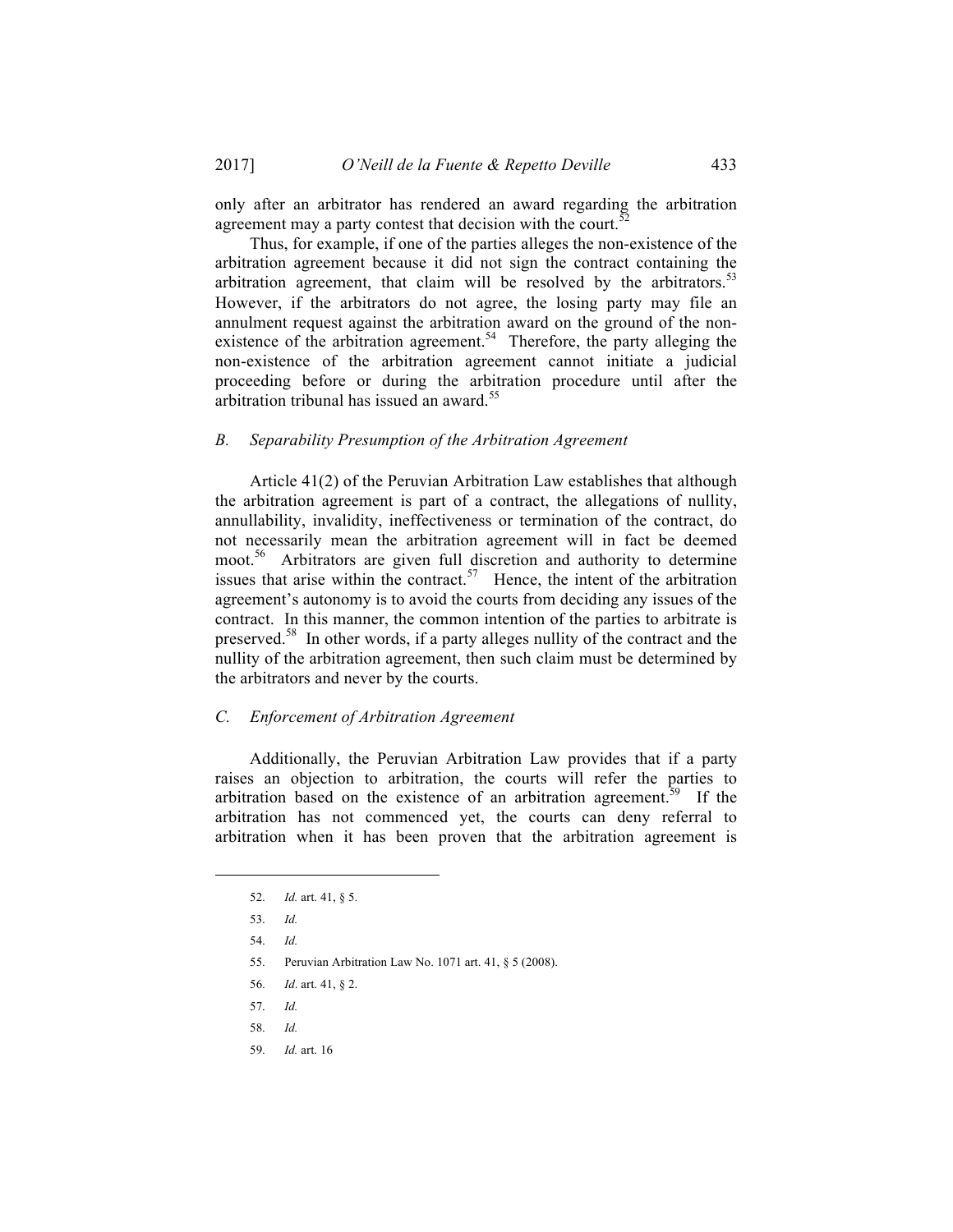manifestly null or void.<sup>60</sup> However, if the arbitration has already begun, the courts must refer the parties to arbitration.<sup>61</sup> In the case of international arbitration, the rules explained above will apply.

In sum, these rules seek to avoid the interference of the courts before and during the arbitration procedure, by respecting the common intention of the parties to settle their disputes in the arbitration forum and not in the judicial forum.<sup>62</sup>

As has been shown, a temporary non-interference priority rule is established favoring the development of arbitration.<sup>63</sup> These rules are contained in the Peruvian Arbitration Law, and have also been applied in the Peruvian Constitutional Tribunal—"Tribunal Constitucional." Indeed, in the precedent "Cantuarias Salaverry," the high interpreter of the Peruvian Constitution determined that:

61. *Id*.

- 62. *Id.*
- 63. *Id.*

<sup>60.</sup> "The objection of the existence of an arbitration agreement, whether it is pleaded before or after the commencement of the arbitration, shall be admitted on the sole ground of the existence of the arbitration agreement, except in the first case, if the arbitration agreement is manifestly null and void." Peruvian Arbitration Law No. 1071 art. 16, § 3 (2008).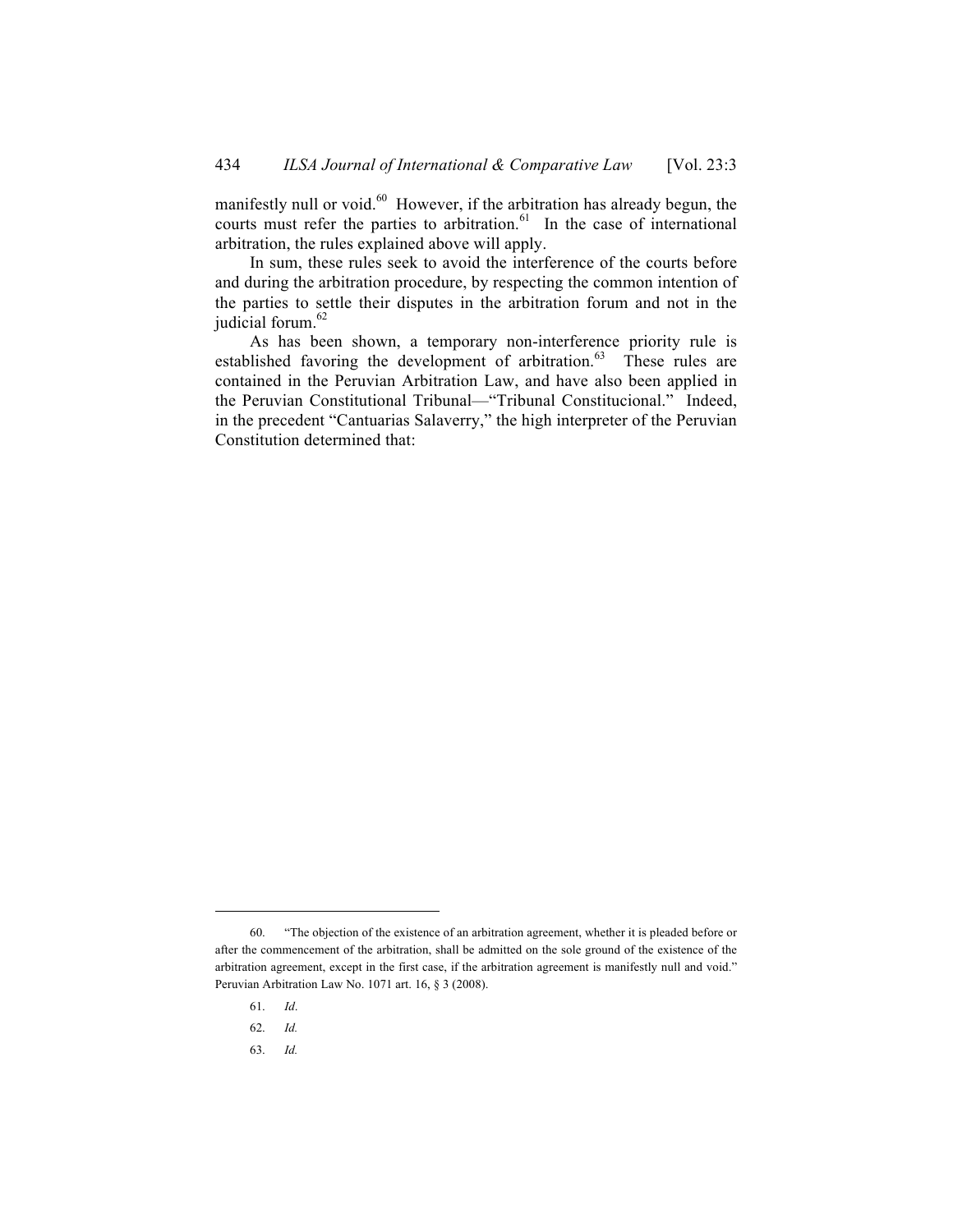The arbitral tribunals, therefore, within the scope of their jurisdiction, are entitled to reject any intervention and/or interference of third parties - including administrative and/or judicial authorities - to commit to matters submitted to arbitration, on merit of the existence of an arbitration agreement and the voluntary decision of the parties."

It is for this reason that the Court considers it appropriate to reiterate the full applicability of the principle of "kompetenzkompetenz" ( . . . ) "which entitles the arbitrators to decide on matters within their competence, and ( . . . ) arbitrators to hear and resolve, at all times, the dispute issues that are argued during the arbitration process, including the allegations regarding to the validity and effectiveness of the agreement. This Collegiate emphasizes the very practical importance of this principle, in order to avoid that one of the parties, which does not want to submit to the arbitration agreement, by arguing arbitration decisions and / or the arbitrators' jurisdiction over a given dispute, intends the participation of ordinary judges, through the submission of any action, and to move the dispute to the judicial field. $64$ 

In summary, the Peruvian State has preferred that the judiciary serve a protective role in the arbitration process by respecting the mutual assent of the parties and submitting their disputes to the arbitral jurisdiction.<sup>65</sup> In this way, the judiciary should not obstruct the arbitration, but it is obligated to guarantee its proper development.<sup>66</sup>

#### *D. Evidence*

Lastly, the Peruvian Arbitration Law also facilitates a relationship between the judiciary and the arbitral tribunal when intervention is necessary for evidentiary purposes.<sup>67</sup> The arbitral tribunal or any party approved by the arbitral tribunal may request legal assistance from the competent judicial authority. 68 In such case, the court must comply without delay unless deemed against public policy or governing law.<sup>69</sup>

 $\overline{a}$ 

69. *Id.*

<sup>64.</sup> Tribunal Consitucional [T.C.] [Constitutional Court], 28 febrero 2006, "Fernando Cantuarias Salverry," Rol de la causa: 6167-2005-PHC/TC, REVISTA DE JURISPRUDENCIA Y DOCTRINA [R.J.D.] No. 3 ¶¶ 12–13 (Peru).

<sup>65.</sup> *Id.*

<sup>66.</sup> *Id.*

<sup>67.</sup> Peruvian Arbitration Law No. 1071 art. 45 (2008).

<sup>68.</sup> *Id.*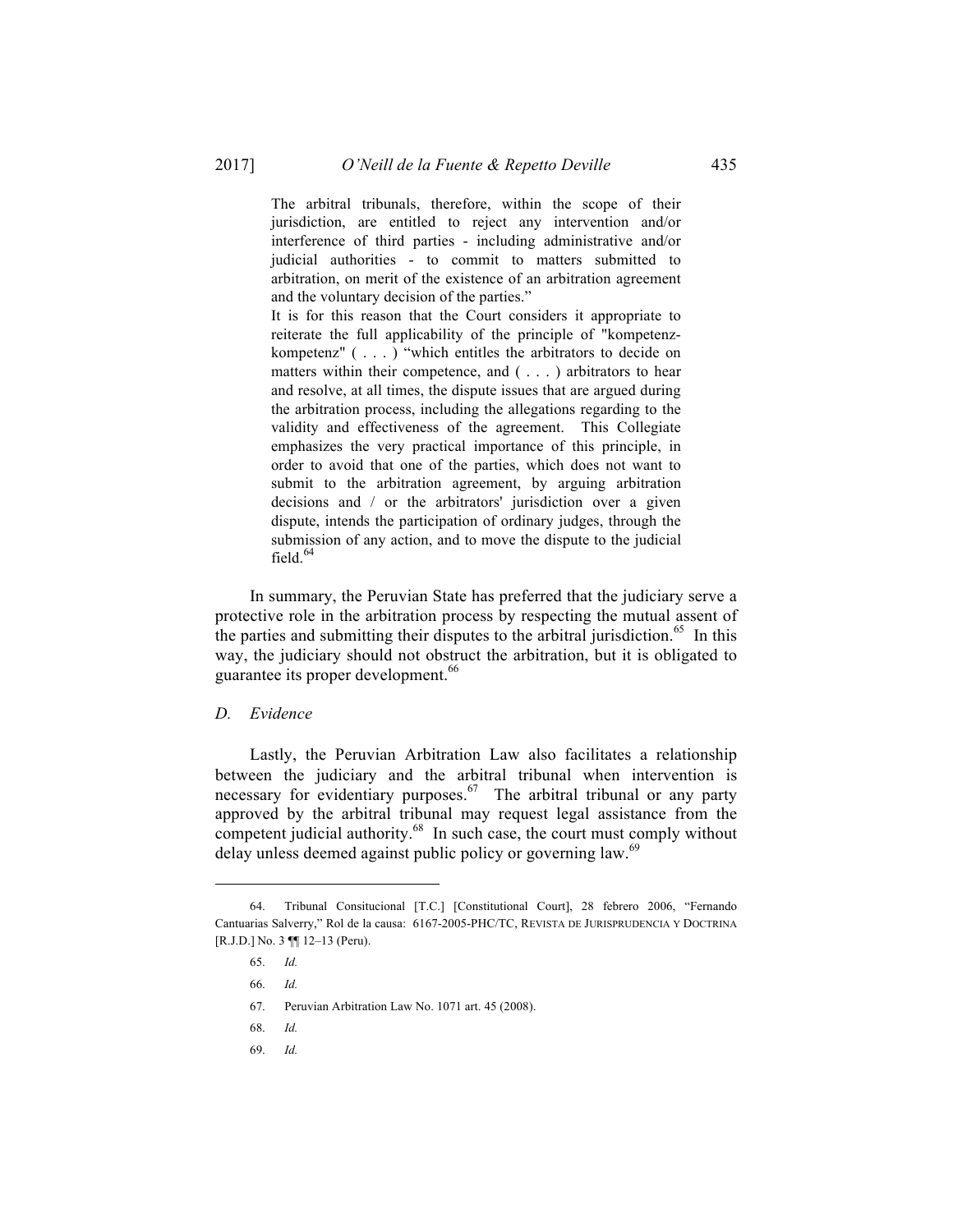## V. APPOINTMENT OF ARBITRATORS

The Peruvian Arbitration Law has preferred that the designation of arbitrators, which in some foreign jurisdictions is the responsibility of the courts, be performed by the Chambers of Commerce.<sup>70</sup> Indeed, the Peruvian Arbitration Act states that if the parties have chosen *ad hoc* arbitration and have not named an arbitrator nominating authority, the designation will be made by the Chamber of Commerce at the location where the arbitration would take place or by the nearest Chamber of Commerce.<sup>71</sup> In addition, the Chamber of Commerce will also resolve matters pertaining to an arbitrator in *ad hoc* cases when: "(1) the sole arbitrator is challenged; (2) the arbitral tribunal's chairman is challenged and there is a tie between the other arbitrators regarding the challenge; or (3) more than one arbitrator is challenged under the same reason."<sup>72</sup> Furthermore, the Chamber of Commerce also designates the arbitrator removed by the other arbitrators due to unwillingness.<sup>73</sup> Therefore, the Peruvian rule seeks to avoid the courts designating the arbitrator.<sup>74</sup> Otherwise, leaving the appointment to the courts would take much longer.<sup>75</sup>

## VI. INTERIM MEASURES

Dispute resolution mechanisms should grant the arbitrator the power to issue interim decisions without the threat of their final decisions being rendered inadequate.<sup>76</sup> In Peru, arbitrators are allowed to issue interim measures during the arbitration.<sup>77</sup> Indeed, Article 47 of the Peruvian Arbitration Law sets forth that:

77. *Id.*

<sup>70.</sup> Peruvian Arbitration Law No. 1071 art. 23 (2008); *see generally Guide to International Arbitration*, LATHAM & WATKINS, https://www.lw.com/thoughtleadership/guide-to-internationalarbitr ation-2014 (last visited Feb. 12, 2017).

<sup>71.</sup> Peruvian Arbitration Law No. 1071 art. 23(d) (2008).

<sup>72.</sup> *Id.* art. 29(2)(d).

<sup>73.</sup> *Id.* art. 30, § 3.

<sup>74.</sup> *Id.* art. 23(d).

<sup>75.</sup> *Id.* art. 23(a).

<sup>76.</sup> Peruvian Arbitration Law No. 1071 art. 47, § 2 (2008).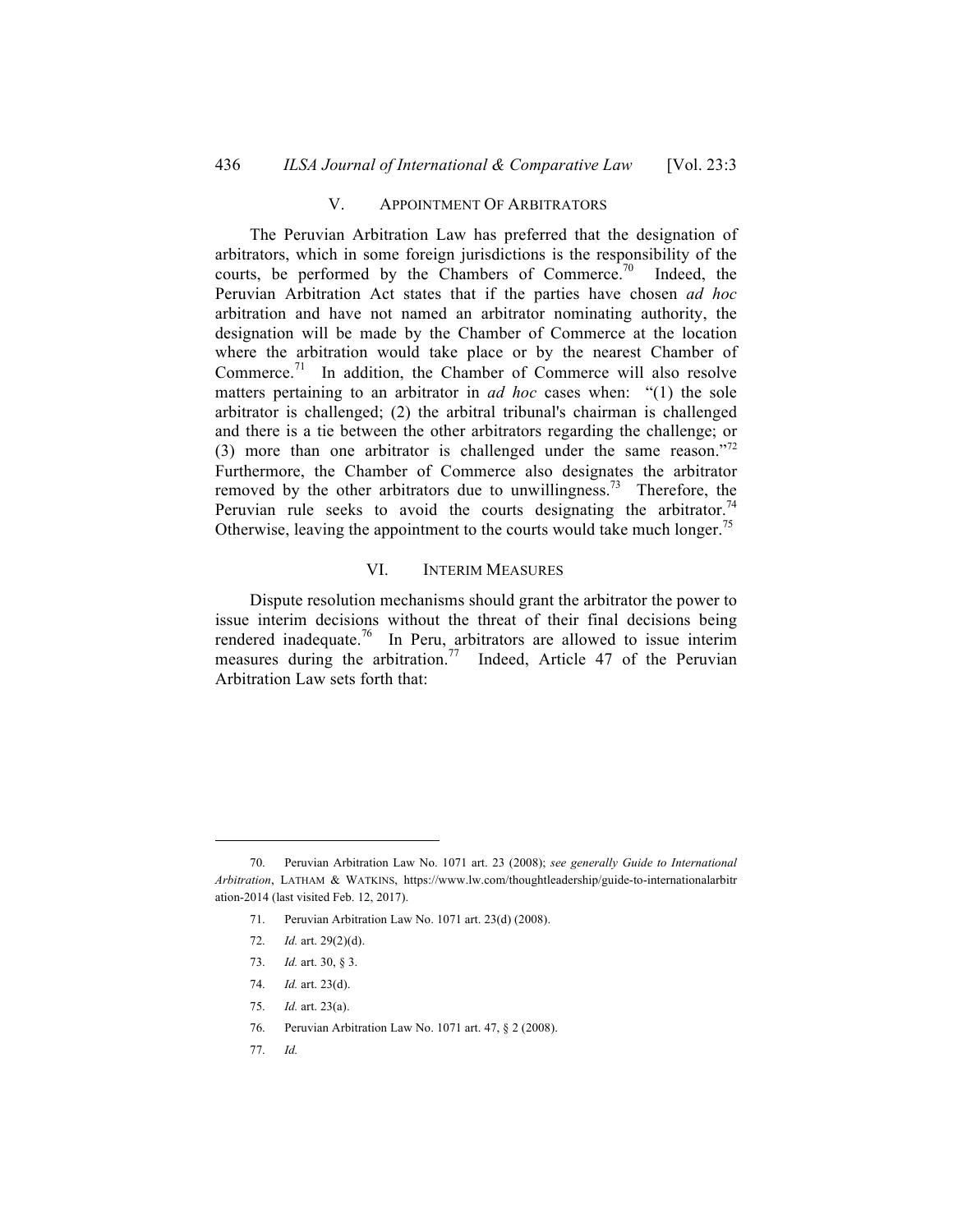1. Once constituted, the arbitral tribunal may, at the request of a party, grant the interim measures it deems necessary to ensure the effectiveness of the award. It may require the guarantees it deems appropriate to ensure compensation for the damages and harm that may be caused by the enforcement of the measure.

2. An interim measure is any temporary measure, whether in the form of an award or in another form, by which, at any time prior to the issuance of the award by which the dispute is finally decided, the arbitral tribunal orders a party to:

a. Maintain or restore the status quo pending determination of the dispute;

b. Take action to prevent any current or imminent damage or prejudice to the arbitral process or refrain from taking actions that are likely to cause such damage or prejudice to the arbitral process;

c. Provide a means of preserving assets out of which a subsequent award may be satisfied; or

d. Preserve evidence that may be relevant and material to the resolution of the dispute.78

In addition, the parties are permitted to request the courts' assistance for interim measures prior to the constitution of the arbitral tribunal.<sup>79</sup> If the measure is granted, the favored party has the obligation to initiate arbitration in ten days unless it has already done so.<sup>80</sup> If it does not do so or the arbitral tribunal is not constituted in ninety days, the precautionary measure ceases its effects.<sup>81</sup> The prevailing party by the interim measure has the obligation to inform and deliver the file to the arbitrators.<sup>82</sup> In addition, the arbitrators have the authority to overrule the precautionary measure issued by the courts.<sup>83</sup>

#### VII. RECOURSES AGAINST THE ARBITRAL AWARD

In Peru, awards are definitive, binding, non-appealable, mandatory, and protected by *res judicata*. <sup>84</sup> Peruvian law and practice only admits the annulment recourse and the "*amparo*" action—constitutional action—as

 $\overline{a}$ 

84. *Id.* art. 59.

<sup>78.</sup> *Id.*

<sup>79.</sup> *Id.* art. 47, § 1.

<sup>80.</sup> *Id.* art. 47, § 4.

<sup>81.</sup> Peruvian Arbitration Law No. 1071 art. 47, § 4 (2008).

<sup>82.</sup> *Id.* art. 47, § 5.

<sup>83.</sup> *Id.* art. 47, §§ 5–6 .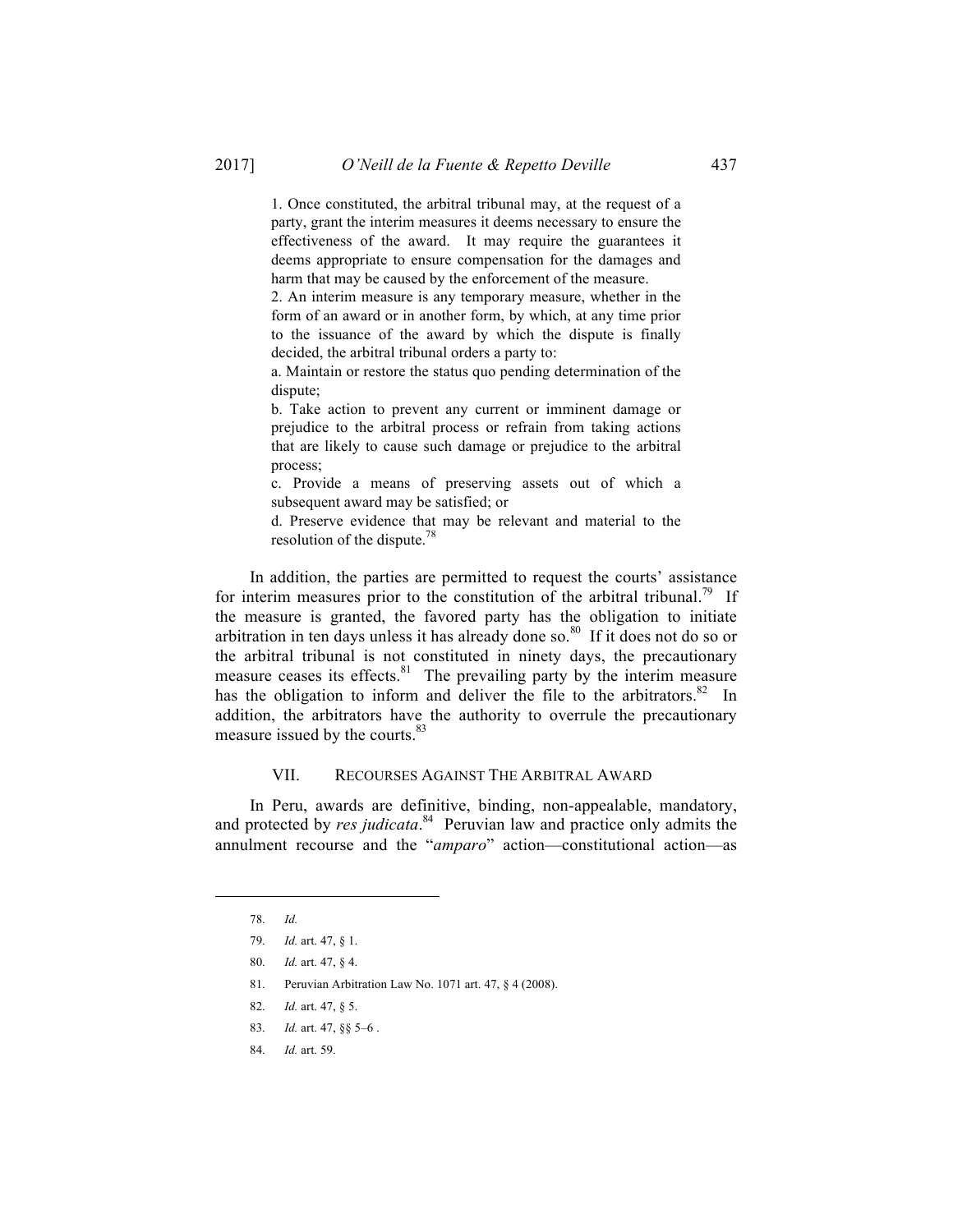mechanisms for challenging the arbitral award.<sup>85</sup> Each of them will be explained below.

#### *A. Annulment Action*

The annulment action is the mechanism provided in the Peruvian Arbitration Law to challenge the arbitral award for any of the grounds provided in the Peruvian Arbitration Law.86 The grounds for annulment are the same as those contemplated in the UNCITRAL Model Law.<sup>87</sup> In other words, Peruvian annulment grounds are international standard annulments.<sup>88</sup> These grounds are restrictive and exhaustive.<sup>89</sup> Moreover, the arbitrator must be provided notice of grounds for the annulment.<sup>90</sup> In that regard, under the annulment procedure, the judiciary is neither to question the merits of the controversy nor question the wisdom of the arbitrators.<sup>91</sup> Courts are precluded from second-guessing the merits of the discussion.<sup>92</sup>

Much like Belgium, Switzerland, Sweden, Turkey and Tunisia, Peru also allows the parties to waive all or some of the grounds for annulling arbitration awards. $93$  This is only a valid option when there is an express

- 87. UNCITRAL Model Law, *supra* note 24, art. 36.
- 88. *Id.*; Peruvian Arbitration Law No. 1071 art. 63, § 1 (2008).
- 89. *Id.*

l

90. *Id.*

91. "The application is resolved by declaring the validity or invalidity of the award. It is prohibited to rule on the merits of the dispute or on the contents of the decision or to examine the criteria, motivations or interpretations expressed by the arbitral tribunal." *Id.* art. 62, § 2.

92. *Id.*

93. By an explicit declaration in the arbitration agreement or by a later agreement, the parties may exclude any application for the setting aside of an arbitral award, where none of them is a natural person of Belgian nationality or a natural person having his domicile or normal residence in Belgium or a legal person having its registered office, its main place of business or a branch office in Belgium. CODE JUDICIAIRE [C.JUD.] art. 1718 (Belg.); If none of the parties have their domicile, their habitual residence, or a business establishment in Switzerland, they may, by an express statement in the arbitration agreement or by a subsequent written agreement, waive fully the action for annulment or they may limit it to one or several of the grounds listed in Art. 190(2). *Federal Statute on Private International Law*, SWISSARBITRATION.ORG, https://www.swissarbitration.org/files/34/Swiss%20Inter national%20Arbitration%20Law/IPRG english.pdf (last visited Feb. 13, 2017); Where none of the parties is domiciled, or has its place of business in Sweden, such parties may in commercial relationships through an express agreement exclude or limit the application of the grounds for setting aside an award. *The Sweedish Arbitration Act*, UNI-KIEL.DE, http://www.unikiel.de/leobalt/Datenbank/ Schweden/The%20SSwedis%20Arbitration%20Act%20of%201999.htm (last visited Feb. 13, 2017);

<sup>85.</sup> POLITICAL CONSTITUTION OF PERU [C.P.] art. 200, § 2.

<sup>86.</sup> Peruvian Arbitration Law No. 1071 art. 63, § 1 (2008).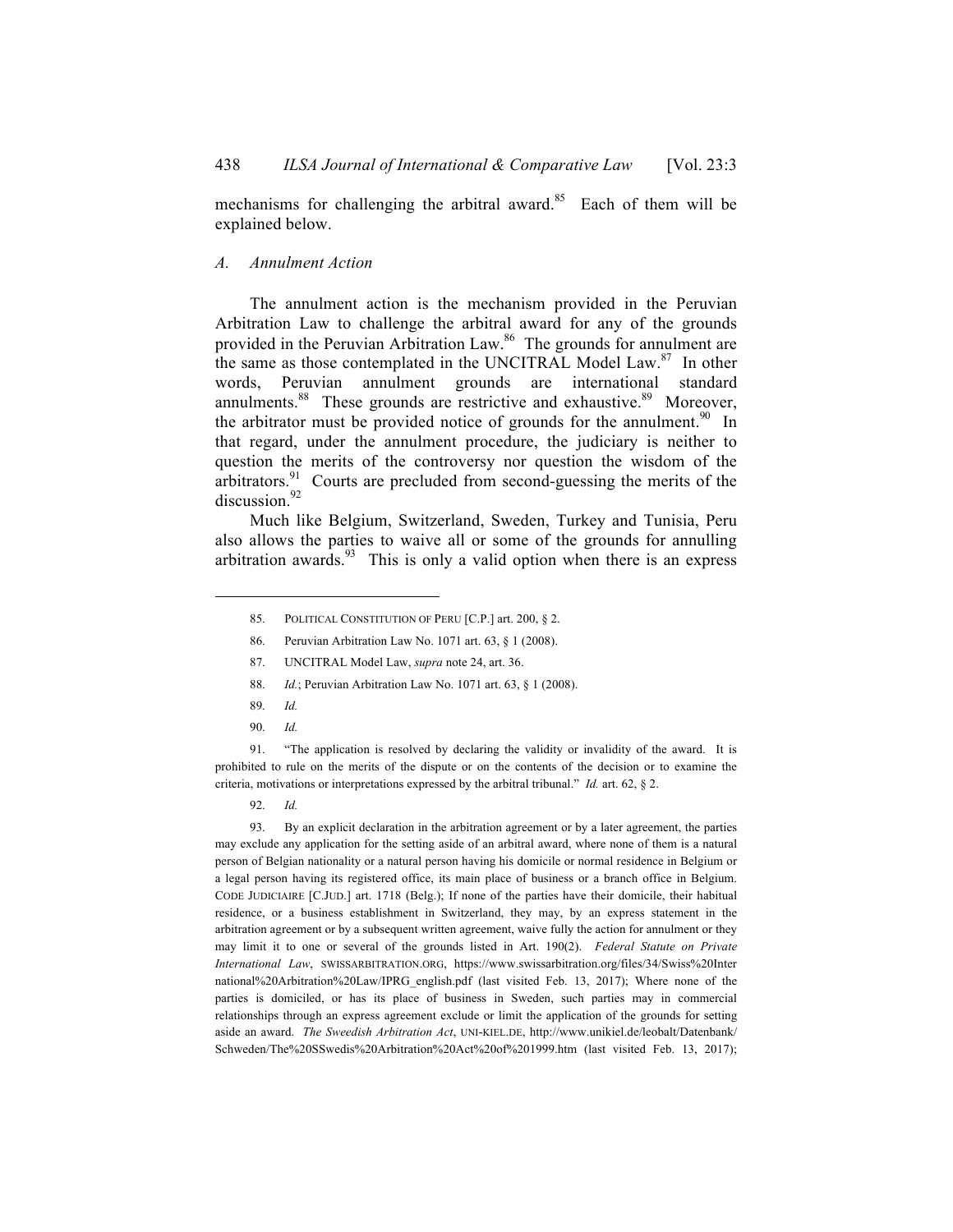agreement, and neither party is Peruvian nor has its domicile, place of habitual residence or place of main activities in Peru.<sup>94</sup>

Generally, in Peru, the grounds for annulment are applied correctly without an excessive interference by the courts.<sup>95</sup> However, it should be noted, that there are some instances when the judiciary may apply an excessively high standard upon the arbitrators to justify an annulled arbitral award.<sup>96</sup> Nonetheless, courts are rather supportive of arbitration. That is why, roughly speaking, only 1% or 2% of awards are annulled, around 20% of the awards are taken to courts to seek annulment, and approximately 10% of them are set aside, totally or partially.

*B. Amparo Action*

The Political Constitution of Peru recognizes that arbitration is a jurisdiction such as the judiciary.<sup>97</sup> Therefore, it is understood that the arbitrators play the same role as judges. $98$  The Peruvian Constitution includes *amparo* as a remedy for the violation of constitutional rights.<sup>99</sup> After a series of debates about the scope of the *amparo* in regards to arbitration awards, in the "María Julia" decision, the Constitutional Tribunal held that the annulment action is the specific way to challenge violations of constitutional rights<sup>100</sup> and determined that the *amparo* action is only appropriate in the following instances:

- 94. Peruvian Arbitration Law No. 1071 art. 63, § 8 (2008).
- 95. *Id.* art. 63.

- 96. *Id.* art. 63(1).
- 97. POLITICAL CONSTITUTION OF PERU [C.P.] art. 139, § 1.
- 98. POLITICAL CONSTITUTION OF PERU [C.P.] art. 139, §§ 1-2.
- 99. POLITICAL CONSTITUTION OF PERU [C.P.] art. 200, § 2.

<sup>(…)</sup> parties may, in part or in full, renounce the right to initiate an action for setting aside the award. A party whose domicile or habitual residence is not in Turkey may renounce that right completely in an express clause in the arbitration agreement or in writing, following the signature of the arbitration agreement. Alternatively, in the same manner, the parties may renounce the above right for one or more of the reasons as set forth above for setting aside the award. LAW NO. 4686 [T.I.A.L.] art. 15 (Turkey); The parties who have neither domicile, principal residence, nor business establishment in Tunisia, may expressly agree to exclude totally or partially all recourse against an arbitral award. LAW NO. 93–42 of 1993 (Tunisia Arbitration Code), *al-Jarīdah al-Rasmīyah*, 26 Apr.1993, art. 78(6) (Tunisia).

<sup>100.</sup> Tribunal Consitucional [T.C.] [Constitutional Court], 28 septiembre 2011, "Sociedad Minera de Responsabilidad Ltda. Maria Julia," Rol de la causa: 00142-2011-PA/TC, REVISTA PERUANA DE ARBITRAJE [R.P.A.] No. 2 ¶ 20(a) (Peru).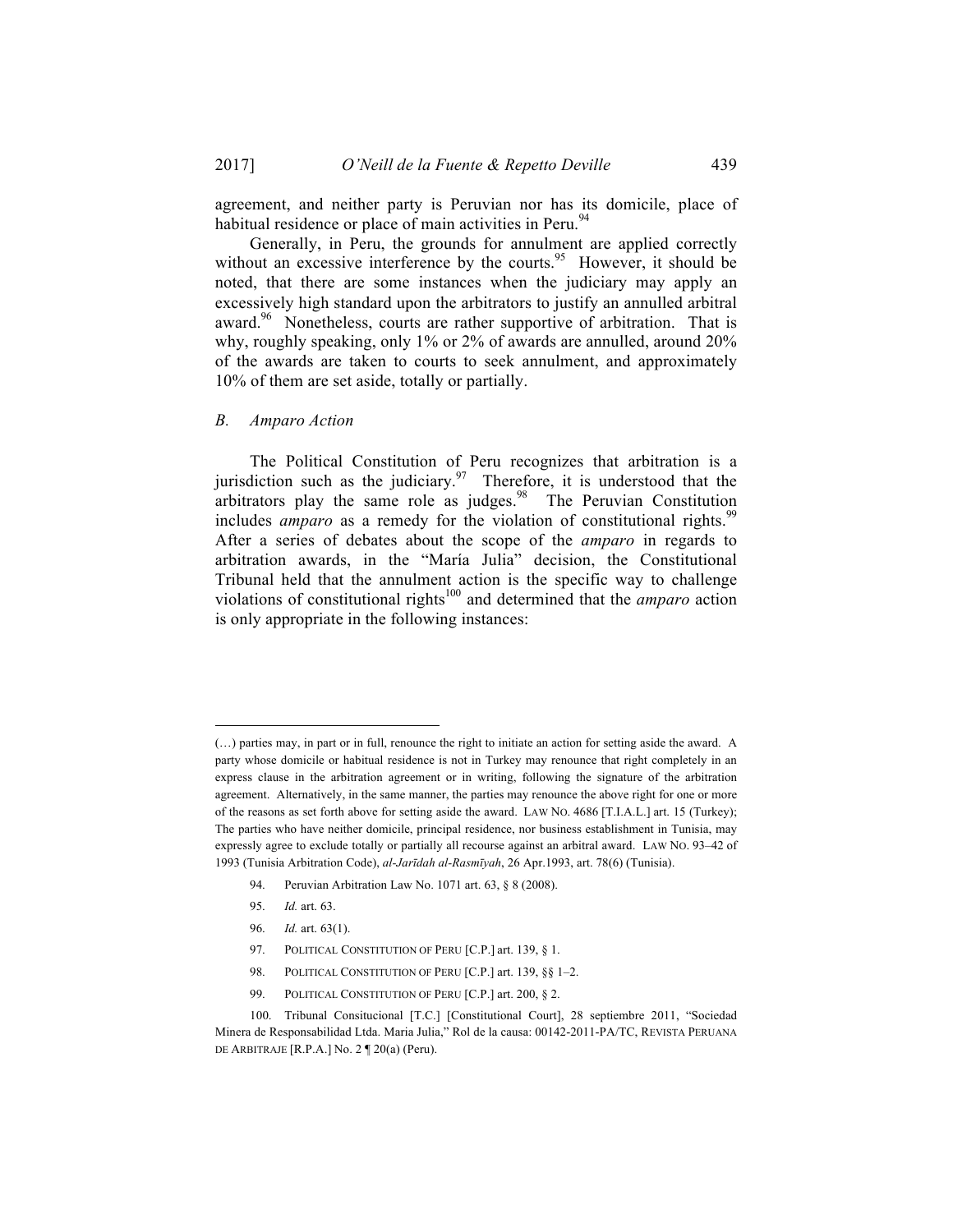(i) When the award violates binding precedents of the Constitutional Court.

(ii) When the arbitrators do not apply a rule declared constitutional by the Constitutional Court.

(iii) When a third party who is not part of the arbitration clause, sustains the direct violation of his constitutional rights as a consequence of the award.<sup>101</sup>

It should be noted that *amparo* is an extraordinary resource and is provided for specific cases of violation of constitutional rights.<sup>102</sup> It is clear that under the *amparo* action, the courts cannot resolve the substance of the dispute.<sup>103</sup>

## VIII. ARBITRATION WITH THE PERUVIAN STATE

Another interesting aspect of the Peruvian arbitration practice is that it allows for disputes arising from contracts, in which the Peruvian State is a party to be referred to arbitration.<sup>104</sup> In Peru, there is a widespread culture dedicated to the arbitration of public contracts.<sup>105</sup> In fact, there are numerous arbitration institutions, specialized arbitrators, an academic culture, and lawyers who are experts in public procurement disputes.<sup>106</sup> The Peruvian Constitution recognizes that the Peruvian State may submit its disputes to arbitration.<sup>107</sup> The State may submit to arbitration cases involving investment contracts regarding hydrocarbons,<sup>108</sup> public works of infrastructure, public services,  $10^{\overline{9}}$  and those regarding legal stability agreements<sup>110</sup> reached with investors.

- 102. POLITICAL CONSTITUTION OF PERU [C.P.] art. 200, § 2.
- 103. *Id.*

l

104. Peruvian Arbitration Law No. 1071 art. 4, § 2 (2008).

105*. See generally AlDìa*, OSCE, http://portal.osce.gob.pe/osce/sites/default/files/Documentos/ Banner/Enlaces/Revista%20ArbitraAr.pdf (last visited Feb. 13, 2017).

106. *See generally Instituciones Abritrales en el Perù*, PERUARBITRAJE.ORG, http://www. peruarbitraje.org/2\_1.html (last visited Feb. 13, 2017).

107. "(…) The State and other public corporation may submit controversies arising from their contractual relations to courts specially established by virtue of treaties in effect. They may also submit them to national or international arbitration in the manner provided by law." POLITICAL CONSTITUTION OF PERU [C.P.] art. 63.

108. Law No. 26221 art. 67–68, Organic Law for Hydrocarbons, Aug. 19, 1993, DIARIO OFICIAL [D.O.] (Perù).

109. Supreme Decree N°059-96-PCM-Single Uniform Text of the Regulations with Force of Law Governing the Granting in Concession of Infrastructure and Utilities Public Works to the Private

<sup>101.</sup> *Id*. ¶ 21(a–c).